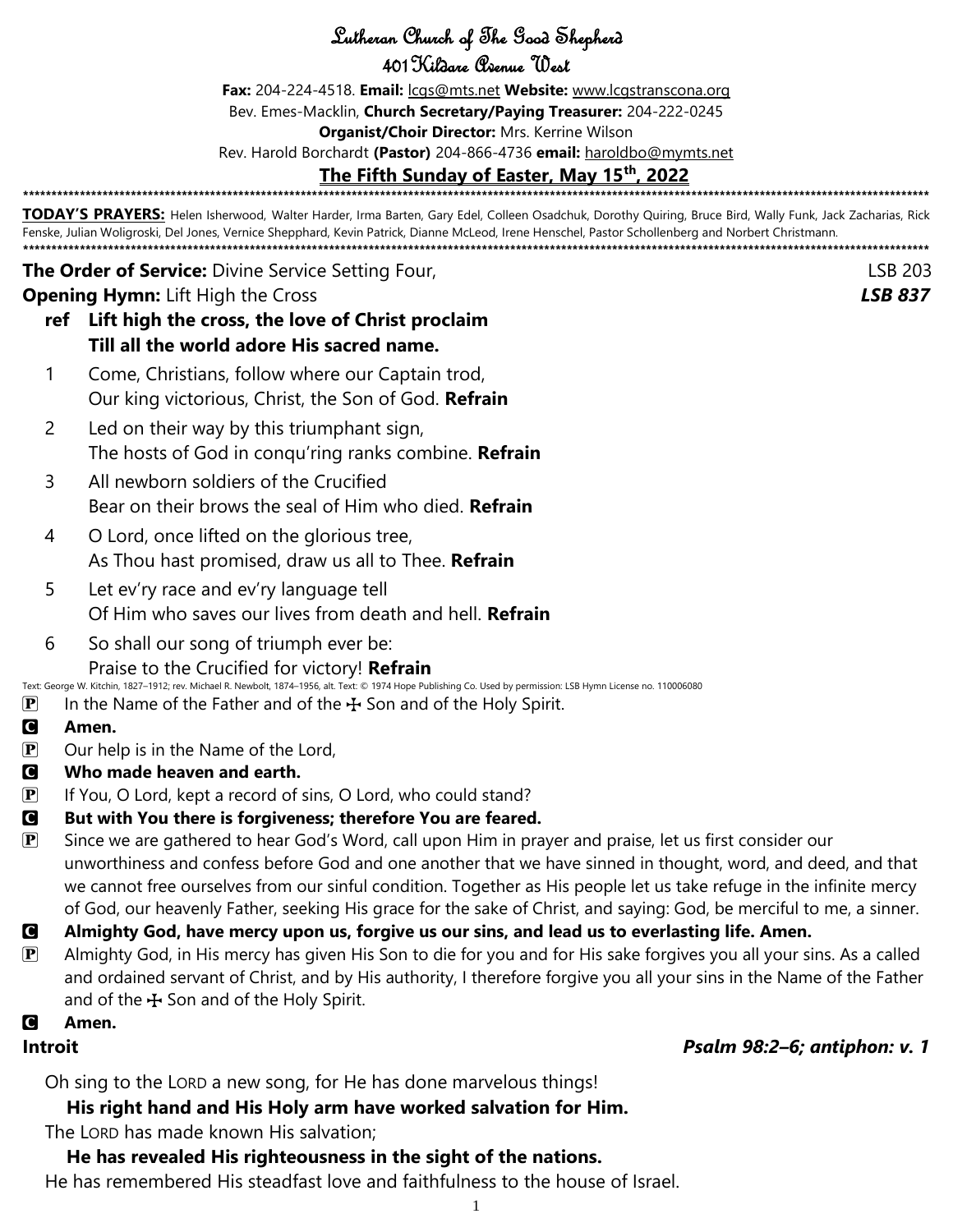| All the ends of the earth have seen the salvation of our God.       |         |
|---------------------------------------------------------------------|---------|
| Make a joyful noise to the LORD, all the earth;                     |         |
| break forth into joyous song and sing praises!                      |         |
| Sing praises to the LORD with the lyre,                             |         |
| with the lyre and the sound of melody!                              |         |
| With trumpets and the sound of the horn                             |         |
| make a joyful noise before the King, the LORD!                      |         |
| Glory be to the Father and to the Son                               |         |
| and to the Holy Spirit;                                             |         |
| as it was in the beginning,                                         |         |
| is now, and will be forever. Amen.                                  |         |
| Oh sing to the LORD a new song, for He has done marvelous things!   |         |
| His right hand and His Holy arm have worked salvation for Him.      |         |
| <b>Kyrie</b>                                                        | LSB 204 |
| Lord, have mercy;<br>G                                              |         |
| Christ, have mercy;                                                 |         |
| Lord, have mercy.                                                   |         |
| <b>Gloria in Excelsis</b>                                           | LSB 204 |
| G<br>1 To God on high be glory                                      |         |
| And peace to all the earth;                                         |         |
| <b>Goodwill from God in heaven</b>                                  |         |
| <b>Proclaimed at Jesus' birth!</b>                                  |         |
| We praise and bless You, Father;                                    |         |
| Your holy name, we sing-                                            |         |
| Our thanks for Your great glory,                                    |         |
| Lord God, our heav'nly King.                                        |         |
| 2 To You, O sole-begotten,                                          |         |
| The Father's Son, we pray;                                          |         |
| O Lamb of God, our Savior,                                          |         |
| You take our sins away.                                             |         |
| Have mercy on us, Jesus;                                            |         |
| Receive our heartfelt cry,                                          |         |
| Where You in pow'r are seated                                       |         |
| At God's right hand on high-                                        |         |
| 3 For You alone are holy;                                           |         |
| You only are the Lord.                                              |         |
| Forever and forever,                                                |         |
| Be worshiped and adored;                                            |         |
| You with the Holy Spirit                                            |         |
| Alone are Lord Most High,                                           |         |
| In God the Father's glory.                                          |         |
| "Amen!" our glad reply.                                             |         |
| Text: Stephen P. Starke<br><b>Salutation and Collect of the Day</b> |         |
| Sit                                                                 |         |
|                                                                     |         |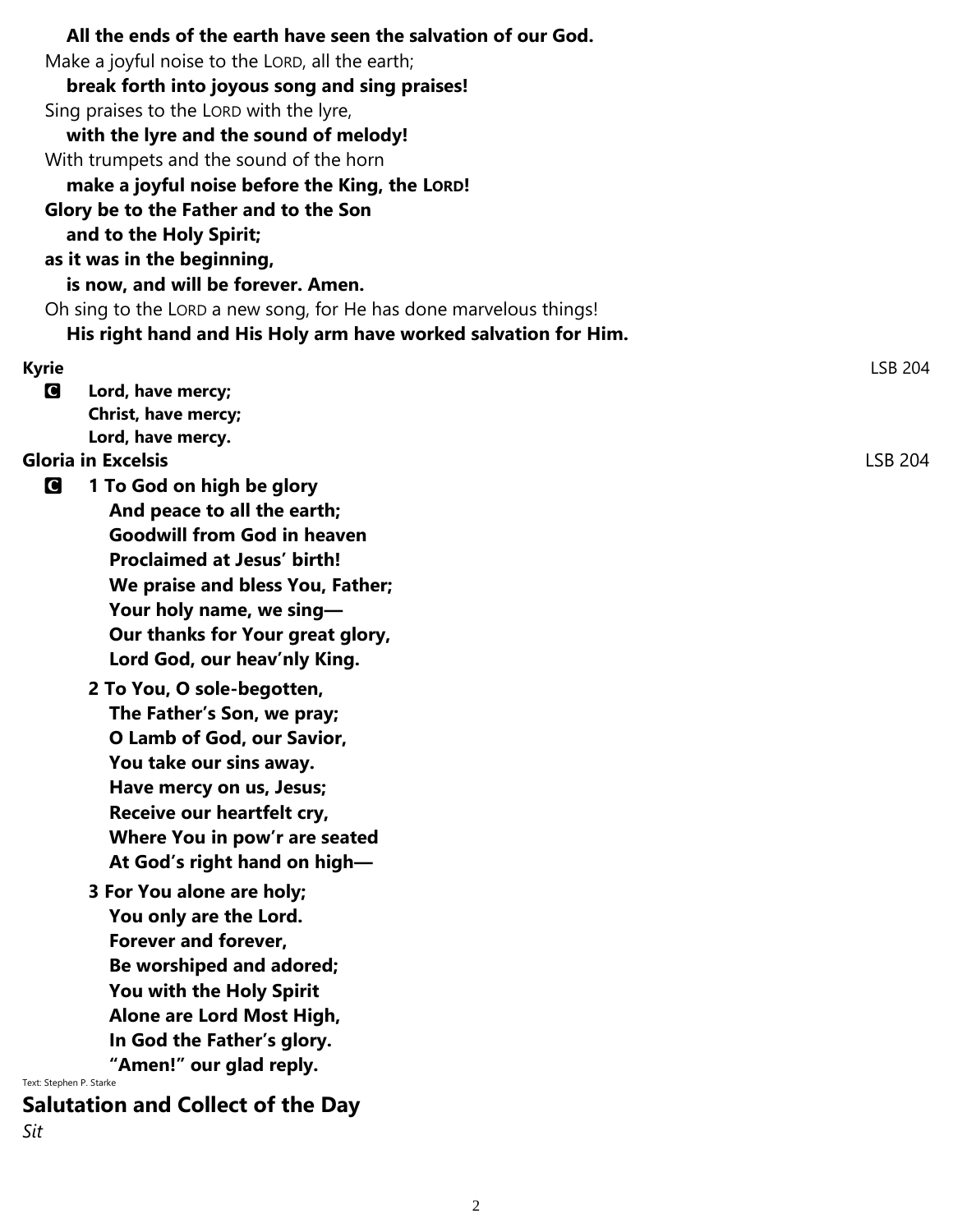#### **The First Reading** *Acts 11:1–18*

 $1$ Now the apostles and the brothers who were throughout Judea heard that the Gentiles also had received the Word of God. <sup>2</sup>So when Peter went up to Jerusalem, the circumcision party criticized him, saying, <sup>3</sup> **You went to uncircumcised men and ate with them."** <sup>4</sup>But Peter began and explained it to them in order: <sup>5</sup> **"I was in the city of Joppa praying, and in a trance I saw a vision, something like a great sheet descending, being let down from heaven by its four corners, and it came down to me. <sup>6</sup> Looking at it closely, I observed animals and beasts of prey and reptiles and birds of the air.**  <sup>7</sup>And I heard a voice saying to me, 'Rise, Peter; kill and eat.' <sup>8</sup>But I said, 'By no means, Lord; for **nothing common or unclean has ever entered my mouth.' <sup>9</sup>But the voice answered a second time from heaven, 'What God has made clean, do not call common.' <sup>10</sup>This happened three times, and all was drawn up again into heaven. <sup>11</sup>And behold, at that very moment three men arrived at the house in which we were, sent to me from Caesarea. <sup>12</sup>And the Spirit told me to go with them, making no distinction. These six brothers also accompanied me, and we entered the man's house. <sup>13</sup>And he told us how he had seen the angel stand in his house and say, 'Send to Joppa and bring Simon who is called Peter; <sup>14</sup>he will declare to you a message by which you will be saved, you and all your household.' <sup>15</sup>As I began to speak, the Holy Spirit fell on them just as on us at the beginning. <sup>16</sup>And I remembered the Word of the Lord, how He said, 'John baptized with water, but you will be baptized with the Holy Spirit.' <sup>17</sup>If then God gave the same gift to them as He gave to us when we believed in the Lord Jesus Christ, who was I that I could stand in God's way?"** <sup>18</sup>When they heard these things they fell silent. And they glorified God, saying, **"Then to the Gentiles also God has granted repentance that leads to life."**

 $\overline{P}$  This is the Word of the Lord.

#### C **Thanks be to God.**

**Psalm** *Psalm 148; antiphon: v. 13*

<sup>1</sup>Praise the LORD! Praise the LORD from the heavens; praise Him in the heights! **<sup>2</sup>Praise Him, all His angels; praise Him, all His hosts!**

<sup>3</sup>Praise Him, sun and moon, praise Him, all you shining stars!

#### **<sup>4</sup>Praise Him, you highest heavens, and you waters above the heavens!**

<sup>5</sup> Let them praise the Name of the LORD! For He Commanded and they were created.

**<sup>6</sup>And He established them forever and ever; He gave a Decree, and it shall not pass away.**

 $7$ Praise the LORD from the earth, you great sea creatures and all deeps,

 **8 fire and hail, snow and mist, stormy wind fulfilling His Word!**

<sup>9</sup>Mountains and all hills, fruit trees and all cedars!

**<sup>10</sup>Beasts and all livestock, creeping things and flying birds!**

 $11$ Kings of the earth and all peoples, princes and all rulers of the earth!

**<sup>12</sup>Young men and maidens together, old men and children!**

 $13$ Let them praise the Name of the LORD, for His Name alone is exalted; His Majesty is above earth and heaven. **<sup>14</sup>He has raised up a horn for His people, praise for all His saints, for the people of Israel who are near to Him. Praise the LORD!**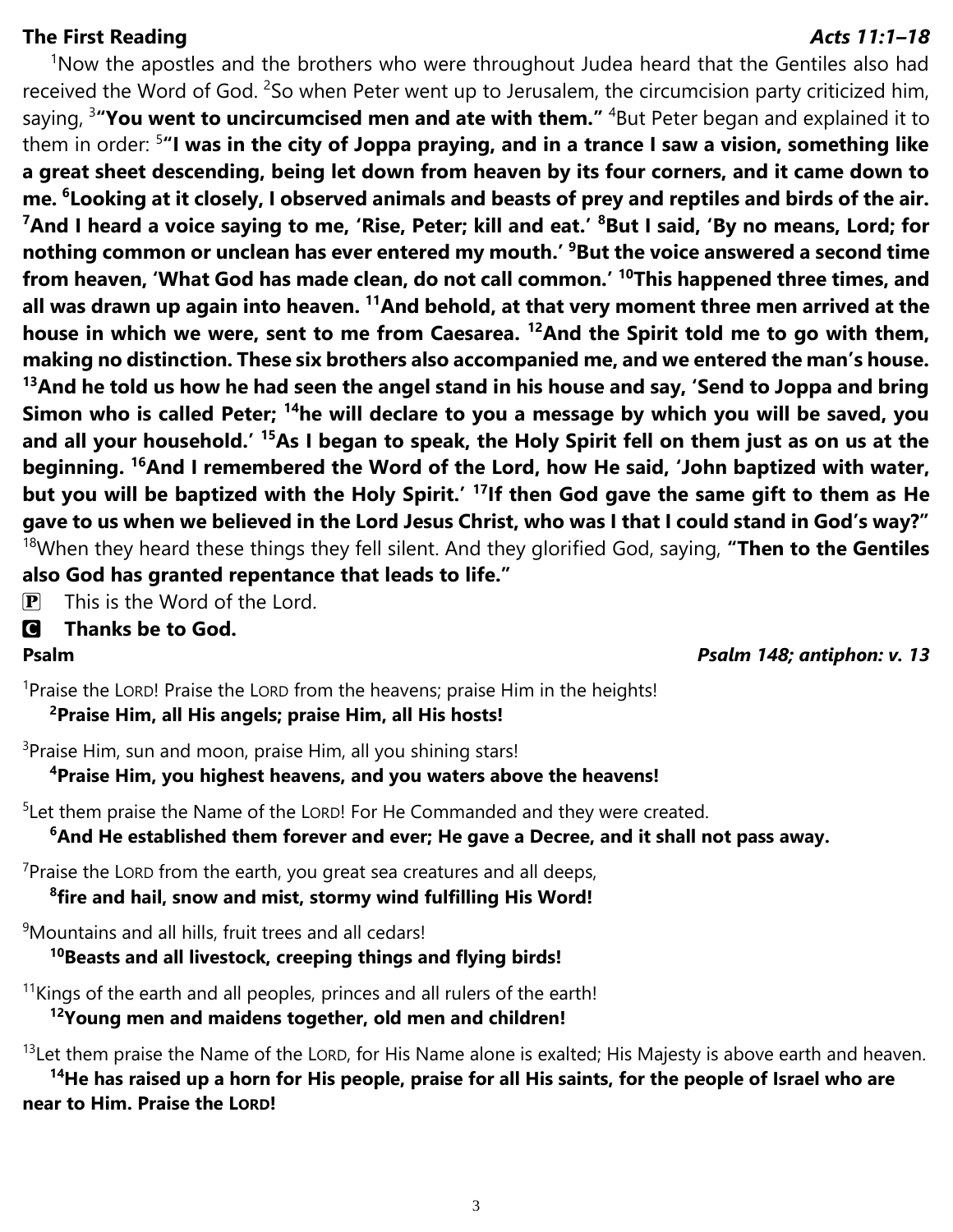### **The Epistle Lesson** *Revelation 21:1–7*

<sup>1</sup>Then I saw a new heaven and a new earth, for the first heaven and the first earth had passed away, and the sea was no more. <sup>2</sup>And I saw the Holy City, new Jerusalem, coming down out of heaven from God, prepared as a bride adorned for her husband.  $3$ And I heard a loud voice from the throne saying, **"Behold, the dwelling place of God is with man. He will dwell with them, and they will be His people, and God Himself will be with them as their God. <sup>4</sup>He will wipe away every tear from their eyes, and death shall be no more, neither shall there be mourning nor crying nor pain anymore, for the former things have passed away."** <sup>5</sup>And He Who was seated on the Throne said, "Behold, I **am making all things new."** Also he said, **"Write this down, for these Words are Trustworthy and True."** <sup>6</sup>And He said to me, **"It is done! I am the Alpha and the Omega, the Beginning and the End. To the thirsty I will give from the spring of the water of life without payment. <sup>7</sup>The one who conquers will have this heritage, and I will be his God and he will be My son."**

 $\overline{P}$  This is the Word of the Lord.

### C **Thanks be to God.**

### *Stand*

## **Alleluia and Verse**

- C **Alleluia, alleluia, alleluia.**
- C **These things are written that you may believe that Jesus is the Christ, the Son of God.**
- C **Alleluia, alleluia, alleluia.**

#### **The Holy Gospel** *John 16:12–22*

- $\mathbf{P}$  The Holy Gospel according to St. John, the sixteenth chapter.
- **G** Glory to You, O Lord.

<sup>12</sup>[Jesus said:] **"I still have many things to say to you, but you cannot bear them now. <sup>13</sup>When the Spirit of Truth comes, He will guide you into all the Truth, for He will not speak on His own authority, but whatever He hears He will speak, and He will declare to you the things that are to come. <sup>14</sup>He will glorify Me, for He will take what is Mine and declare it to you. <sup>15</sup>All that the Father has is Mine; therefore I said that He will take what is Mine and declare it to you. <sup>16</sup>A little while, and you will see Me no longer; and again a little while, and you will see Me."** <sup>17</sup>So some of His disciples said to one another, **"What is this that He says to us, 'A little while, and you will not see Me, and again a little while, and you will see Me'; and, 'because I am going to the Father'?"** <sup>18</sup>So they were saying, **"What does He mean by 'a little while'? We do not know what He is talking about."** <sup>19</sup> Jesus knew that they wanted to ask Him, so He said to them, "Is this **what you are asking yourselves, what I meant by saying, 'A little while and you will not see Me, and again a little while and you will see Me'? <sup>20</sup>Truly, truly, I say to you, you will weep and lament, but the world will rejoice. You will be sorrowful, but your sorrow will turn into joy. <sup>21</sup>When a woman is giving birth, she has sorrow because her hour has come, but when she has delivered the baby, she no longer remembers the anguish, for joy that a human being has been born into the world. <sup>22</sup>So also you have sorrow now, but I will see you again and your hearts will rejoice, and no one will take your joy from you."**  $\mathbf{P}$  This is the Gospel of the Lord.

C **Praise to You, O Christ.**

#### **The Apostles' Creed**

C **I believe in God, the Father Almighty,**

 **Maker of heaven and earth.**

**And in Jesus Christ, His only Son, our Lord,**

 **Who was conceived by the Holy Spirit,**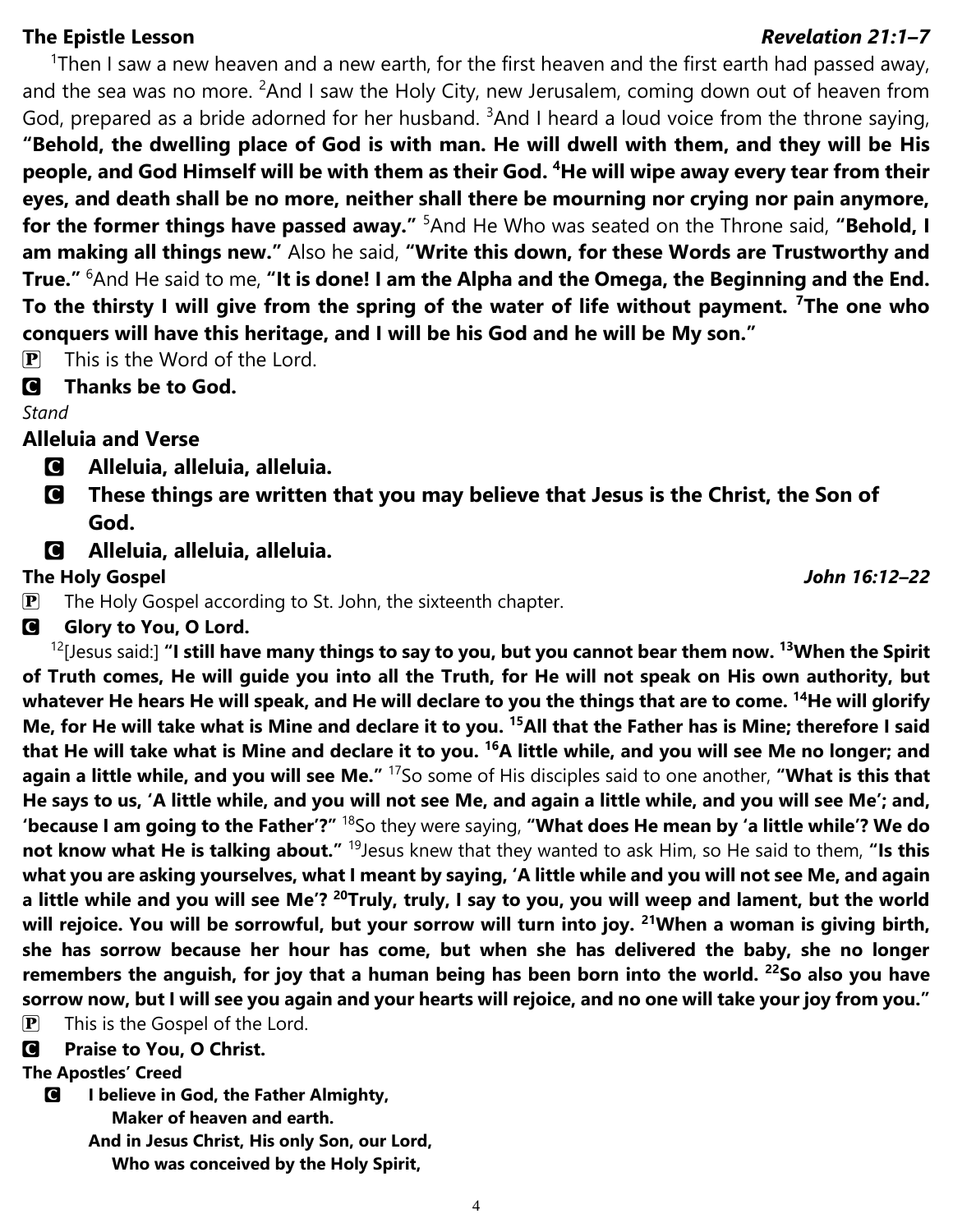**Born of the Virgin Mary, suffered under Pontius Pilate, was crucified, died and was buried. He descended into hell. The third day He rose again from the dead. He ascended into heaven and sits at the right hand of God the Father Almighty. From thence He will come to judge the living and the dead. I believe in the Holy Spirit, the holy Christian Church, the communion of saints, the forgiveness of sins, the resurrection of the body, and the life** T **everlasting. Amen.** *Sit* **Hymn of the Day:** Love Divine, All Loves Excelling Lateration Control Control Control CSB 700 1 Love divine, all loves excelling, Joy of heav'n, to earth come down! Fix in us Thy humble dwelling, All Thy faithful mercies crown. Jesus, Thou art all compassion, Pure, unbounded love Thou art; Visit us with Thy salvation, Enter ev'ry trembling heart. 2 Breathe, O breathe Thy loving Spirit Into ev'ry troubled breast; Let us all in Thee inherit; Let us find Thy promised rest. Take away the love of sinning; Alpha and Omega be; End of faith, as its beginning, Set our hearts at liberty. 3 Come, Almighty, to deliver; Let us all Thy life receive; Suddenly return, and never, Nevermore Thy temples leave. Thee we would be always blessing, Serve Thee as Thy hosts above, Pray and praise Thee without ceasing, Glory in Thy perfect love. 4 Finish then Thy new creation, Pure and spotless let us be; Let us see Thy great salvation Perfectly restored in Thee, Changed from glory into glory, Till in heav'n we take our place, Till we cast our crowns before Thee, Lost in wonder, love, and praise! Text: Charles Wesley, 1707–88 Text: Public domain **Sermon:** A Match Made in Heaven! *Revelation 21:1–7 Stand*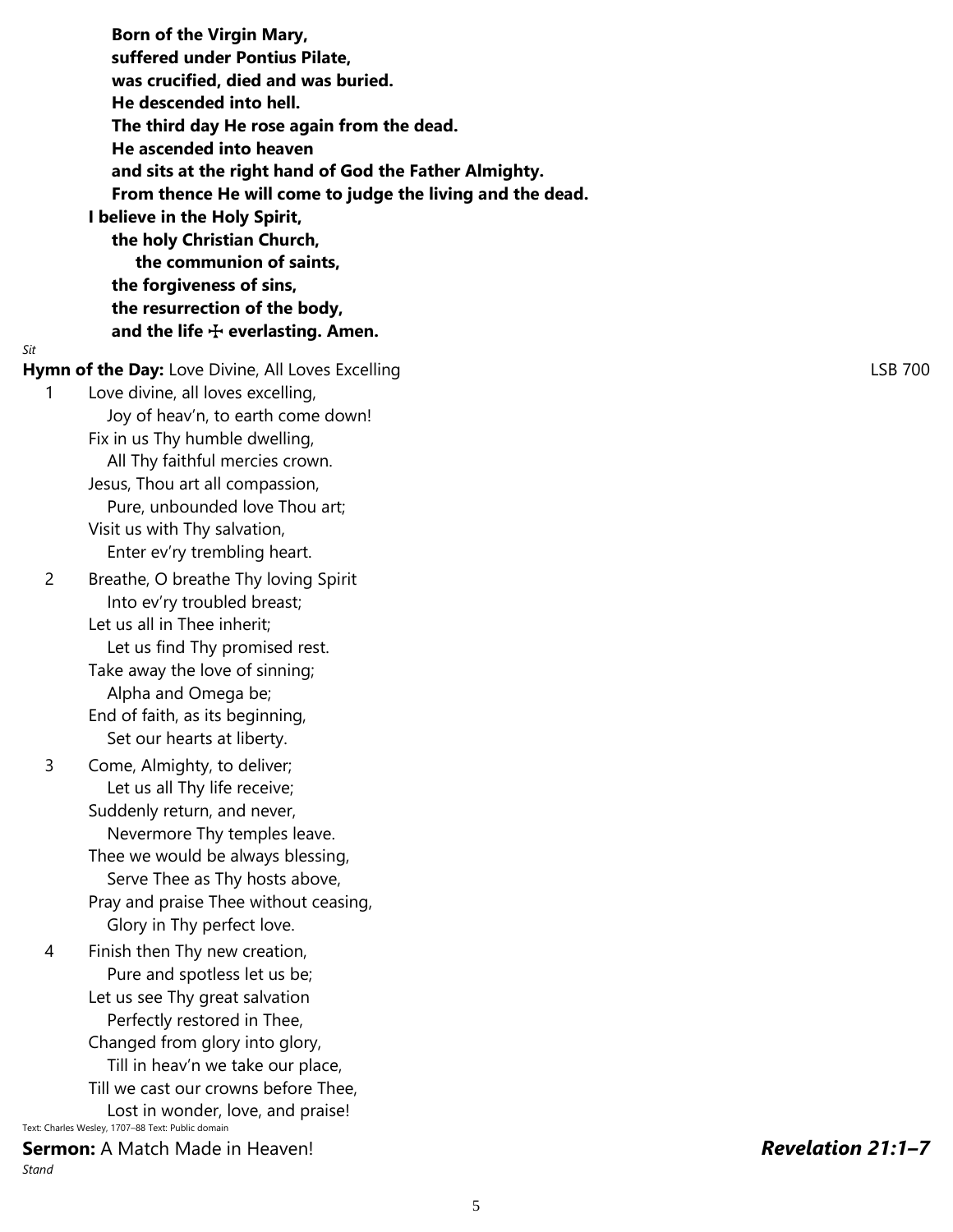## **Prayer of the Church**

*Sit*

**Offering :** By Grace I'm Saved *LSB 566*

- 1 By grace I'm saved, grace free and boundless; My soul, believe and doubt it not. Why stagger at this word of promise? Has Scripture ever falsehood taught? No! Then this word must true remain: By grace you too will life obtain.
- 2 By grace! None dare lay claim to merit; Our works and conduct have no worth. God in His love sent our Redeemer, Christ Jesus, to this sinful earth; His death did for our sins atone,

And we are saved by grace alone.

- 3 By grace God's Son, our only Savior, Came down to earth to bear our sin. Was it because of your own merit That Jesus died your soul to win? No, it was grace, and grace alone, That brought Him from His heav'nly throne.
- 4 By grace! This ground of faith is certain; As long as God is true, it stands. What saints have penned by inspiration, What in His Word our God commands, Our faith in what our God has done Depends on grace —grace through His Son.
- 5 By grace to timid hearts that tremble, In tribulation's furnace tried,

By grace, in spite of fear and trouble,

 The Father's heart is open wide. Where could I help and strength secure If grace were not my anchor sure?

6 By grace! On this I'll rest when dying; In Jesus' promise I rejoice; For though I know my heart's condition, I also know my Savior's voice. My heart is glad, all grief has flown Since I am saved by grace alone.

Text: Christian Ludwig Scheidt, 1709 –61; tr. The Lutheran Hymnal, 1941, alt. Text: Public domain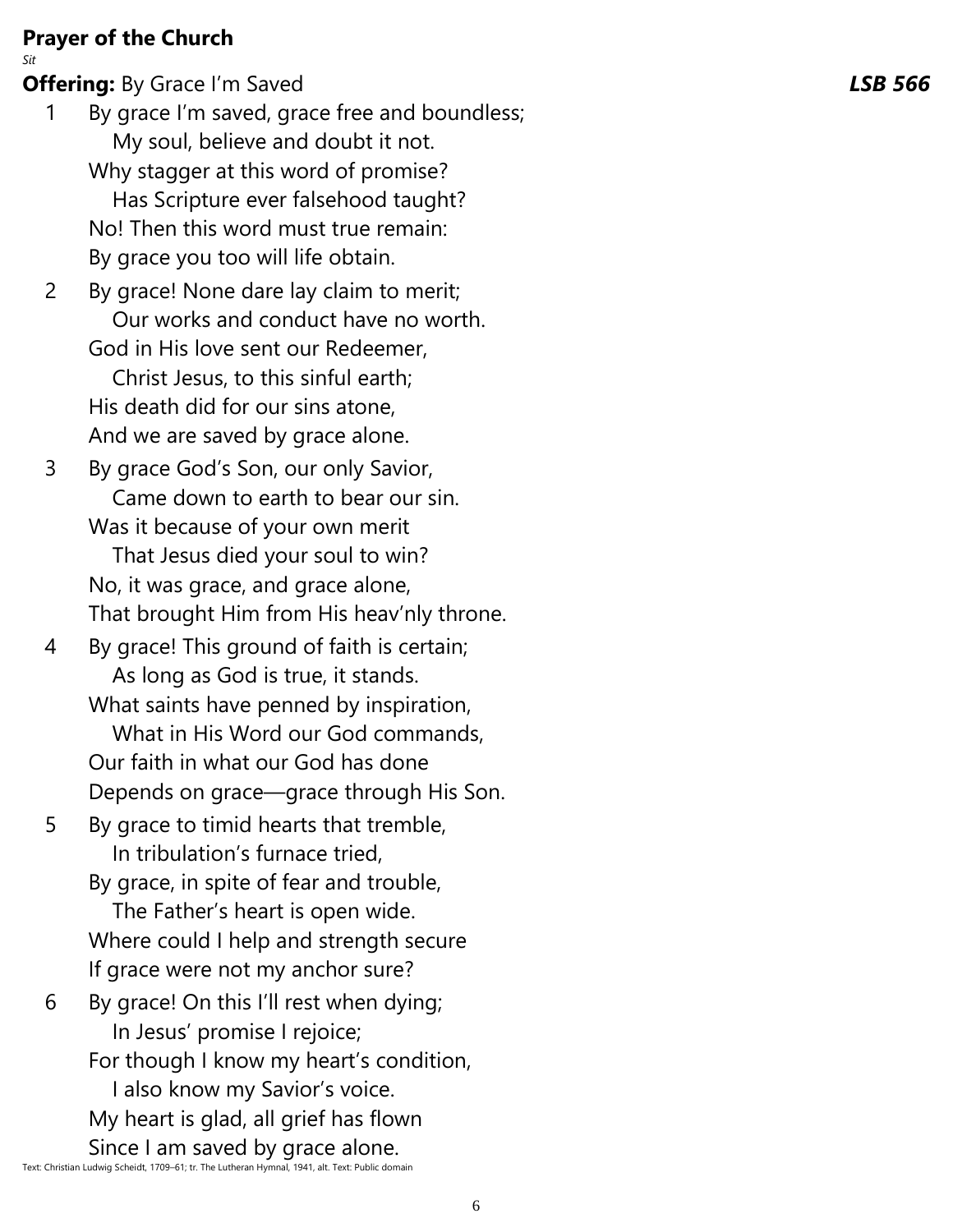**The Lord's Prayer**

C **Our Father Who art in heaven, Hallowed be Thy Name, Thy kingdom come, Thy will be done on earth as it is in heaven; give us this day our daily bread; and forgive us our trespasses as we forgive those who trespass against us; and lead us not into temptation, but deliver us from evil. For Thine is the kingdom and the power and the glory forever and ever. Amen.**

# **Closing Collect**

## **Benedicamus** LSB 212

 $\overline{P}$  Let us bless the Lord.

C **Thanks be to God.**

## **Benediction**

 $\mathbf{P}$  The Lord bless you and keep you. The Lord make His face shine on you and be gracious to you. The Lord look upon you with favor and  $H$  give you peace.

C **Amen.**